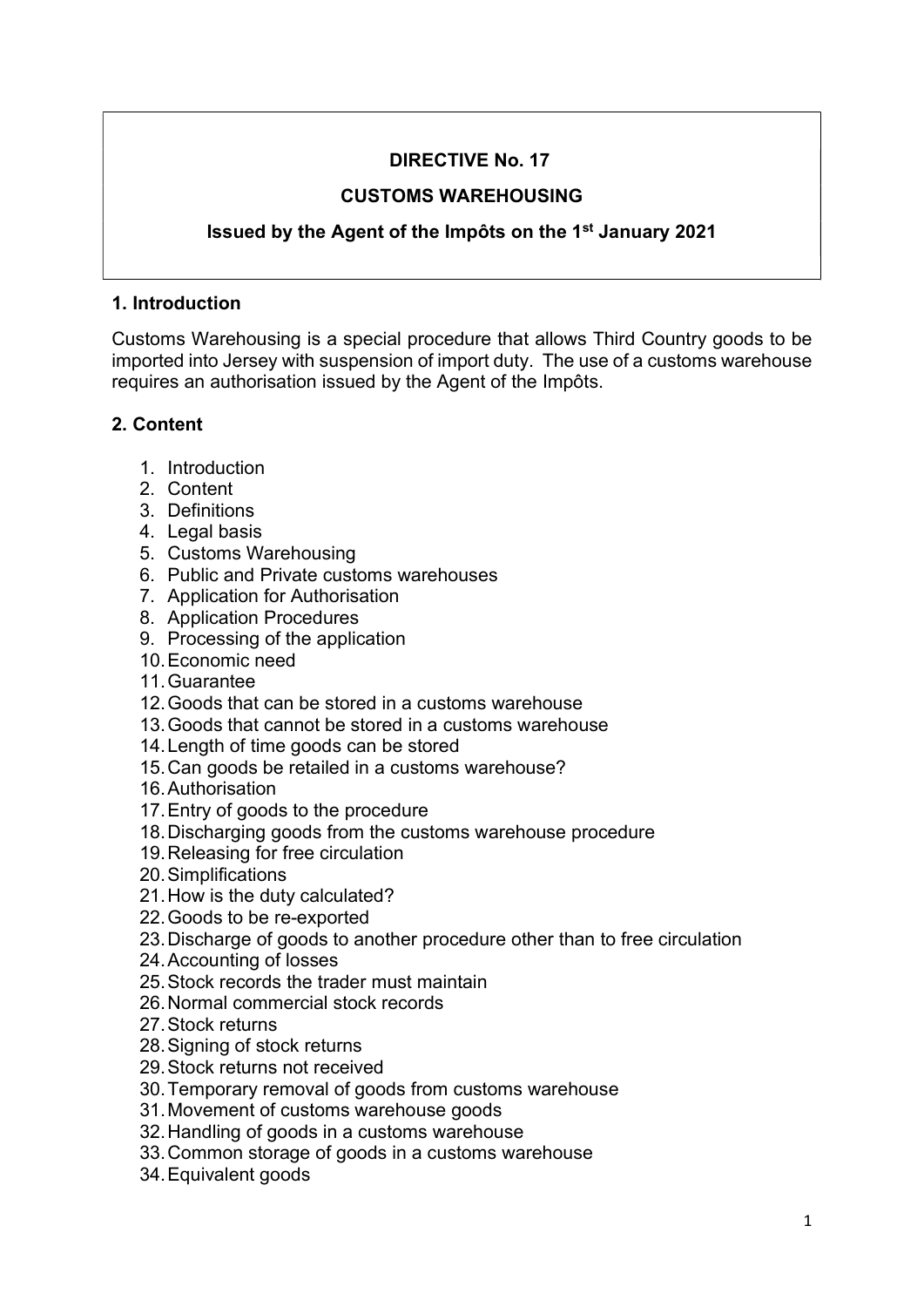35. Restrictions to the use of equivalence 36. Non-tariff trade policy measures

## 3. Definitions

In the context of this instruction:

"Agent of the Impôts" means Head of the Jersey Customs and Immigration Service

"CAESAR" means the Customs and Excise System for Administering Revenue.

''Customs Law'' means the Customs and Excise (Jersey) Law 1999.

''Customs Order'' means the Customs and Excise (Customs Tariff and Import Duty) (Jersey) Order 2019.

 ''Third County'' means any country outside the United Kingdom - Crown Dependencies Customs Union.

"UK – CDs Customs Union" - means Jersey, UK, Guernsey and the Isle of Man.

"Customs approved treatment or use" means any use to which goods are put which is approved by the Agent of the Impôts, for example, re-export, entry into a customs warehouse, release for free circulation, entry to another customs approved procedure e.g. Inward Processing Procedure.

''import duty" means:

- Customs duties that are not excise duty.
- Charges having equivalent effect to Customs duty.
- GST and Excise duty.

"Release for free circulation" means released to the UK-CD's Customs Union Market.

"Usual forms of handling" means such handling operations as are needed to ensure preservation of goods or to improve packaging or marketable quality which may be carried out in customs warehouses.

The ''Customs Arrangement'' is the arrangement entered into between Jersey and the United Kingdom covers all trade in goods that includes the elimination between its members of customs duty on imports and exports, and the adoption of the UK Global Tariff in their relations with third countries; and requires the members of the Customs Union to keep their Customs Law correspondent with that of the United Kingdom.

"GC" means Goods Control, Maritime House, La Route du Port Elizabeth, Jersey.

''Established in Jersey means''-

- (a) in the case of an individual, where the individual is resident in Jersey; or
- (b) in all other cases, where the person-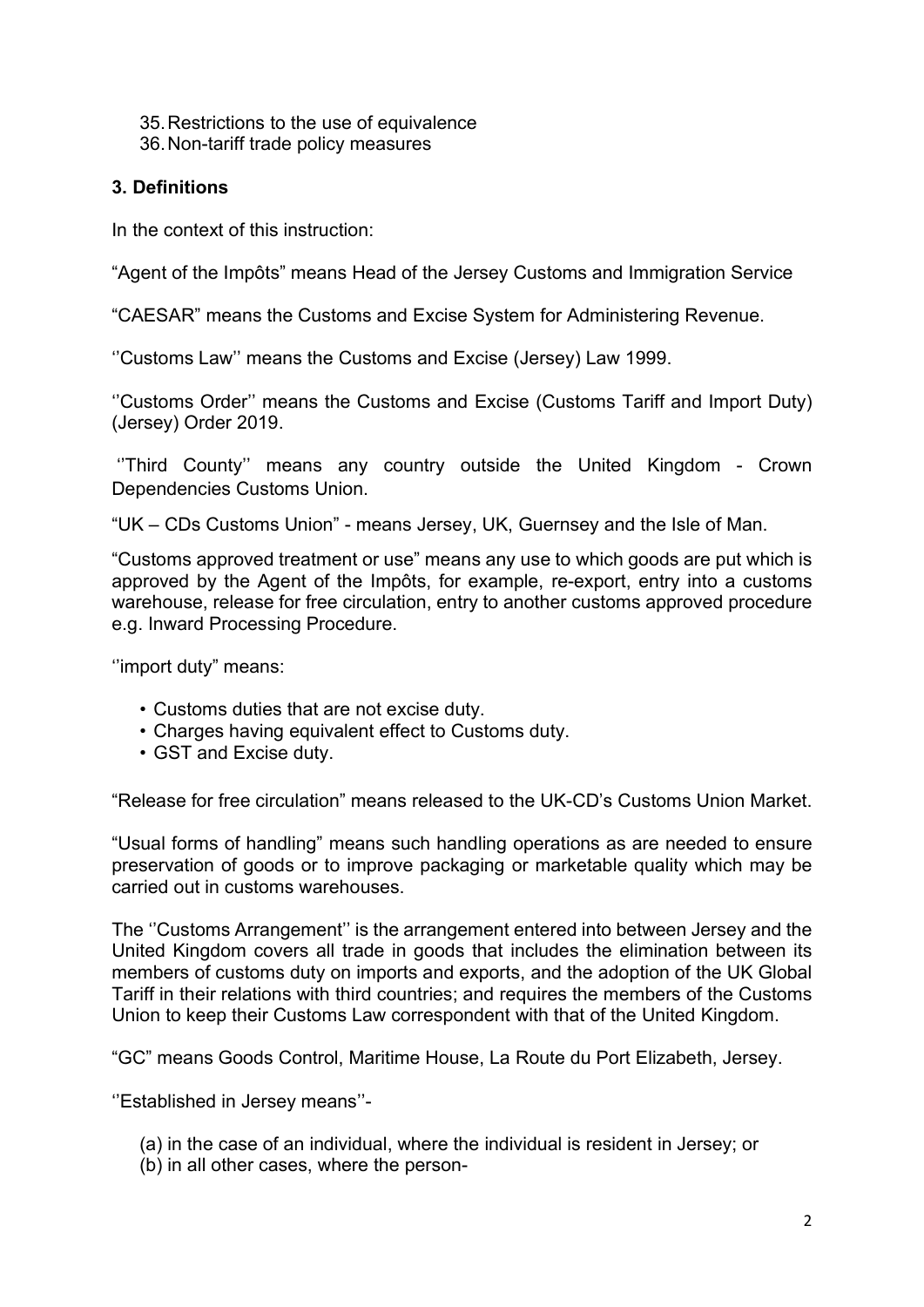- a. has a registered office in Jersey; or
- b. has a permanent place in Jersey from which the person carries out activities for which the person is constituted to perform.

''Equivalent goods'' means ''equivalent domestic goods''

''Domestic goods'' is to goods as per Article 1(3) of the Customs and Excise (Customs Tariff and Import Duty) (Jersey) Order 2019.

''Equivalent domestic goods'' means goods that are of the same, or substantially the same, description as the imported goods.

''Non-tariff trade policy measure'' means a provision made by or under any enactment relating to government policy in respect of international trade in goods, other than provisions relating to the amount of import duty.

#### 4. Legal basis

Article 6(1A) (b) of the Customs Law provides for the Agent of the Impôts to implement the UK-CD's Customs Arrangement.

The ''Arrangement'' which is the arrangement entered into between Jersey and the United Kingdom covers all trade in goods that includes the elimination between its members of customs duty on imports and exports, and the adoption of the UK Global Tariff in their relations with third countries; and requires the members of the UK – CDs Customs Union to keep their Customs Law correspondent with that of the United Kingdom.

Paragraph 11 of the ''Arrangement'' states - Subject to any variations in practice and procedure which may be agreed between the Competent Authorities of the United Kingdom and Jersey, Jersey's Competent Authority will adopt practices and procedures for the management of operations relating to Jersey Customs Law correspondent with those in the United Kingdom.

Article 2 of the Customs Order defines ''import duty'' and provides that such duty is to be collected and paid in accordance with the Customs Law.

Article 3 of the Customs Order creates an obligation to declare goods on importation for one of 2 customs procedures, either for release for free circulation in Jersey or for a ''special customs procedure''.

Article 3 (5)(a) of the Customs Order provides for relief from import duty for a special customs procedure.

Article 5 of the Customs Order specifies the persons liable to pay import duty on imported dutiable goods.

Article 7 of the Customs Order gives effect in Jersey to the United Kingdom tariff regulations.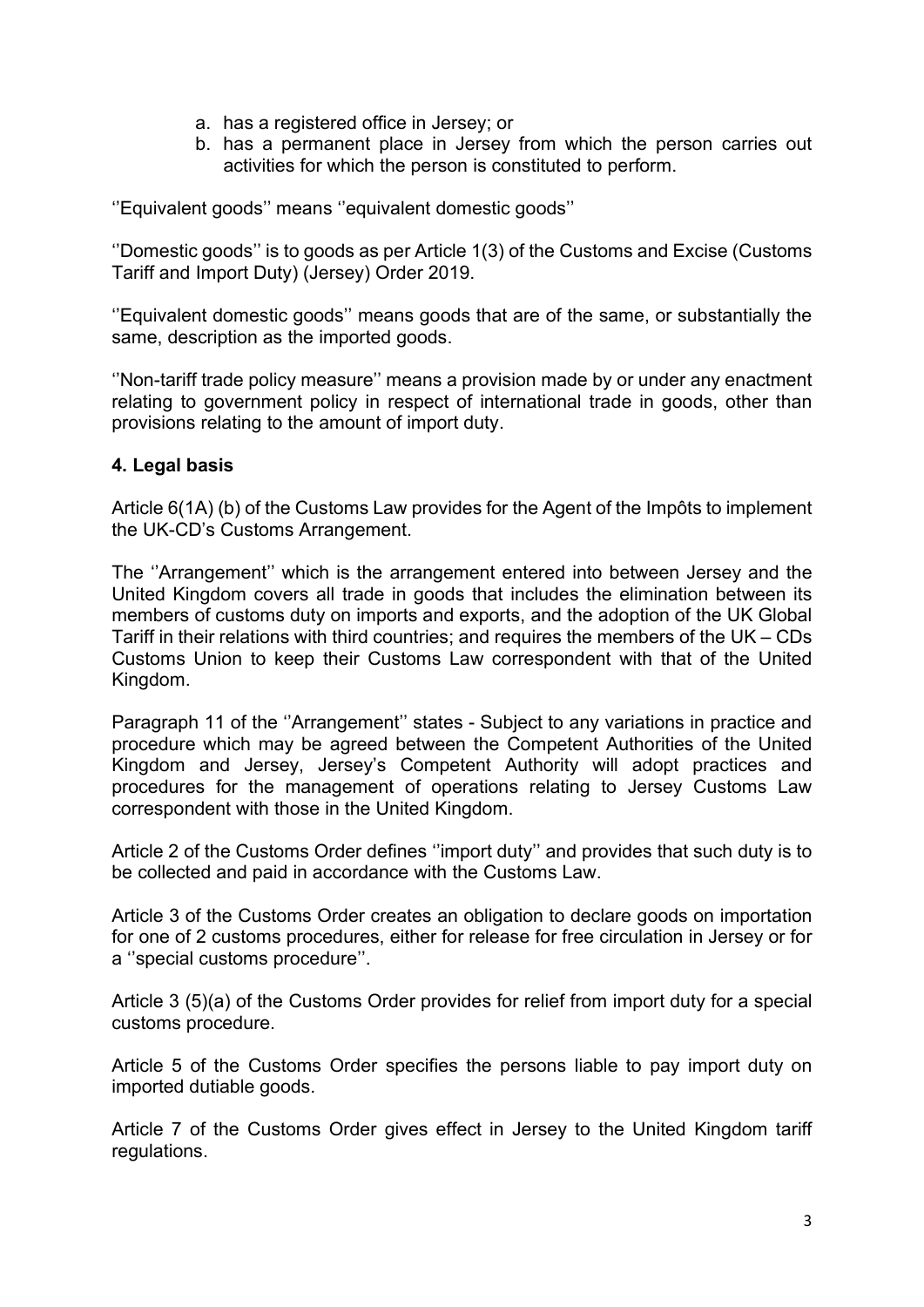Article 8 and 9 of the Customs Order define, respectively, the value of goods and place of origin of goods for the purposes of import duty.

Article 15 of the Customs Law provides for goods which are under customs control may not be stored, manufactured, produced or otherwise processed except in premises approved by the Agent of the Impôts for that purpose.

Article 17 of the Customs Law provides that the Agent of Impôts may give directions, subject to conditions as he or she may impose, permitting the movement of goods which are under customs control.

## 5. Customs Warehousing

Customs warehousing allows for the storage of third country goods in an authorised designated location within Jersey without being subject to import duties. The duty liability is discharged if the goods are re-exported outside of the UK – CDs Customs Union. If the goods are released to free circulation, then the duty and other charges become payable at this time.

#### 6. Public and Private customs warehouses

There are 2 categories of customs warehouses, private customs warehouse and public customs warehouse.

#### Public warehouse

This is a warehouse operated by a business whose purpose is to store other people's goods. They are the 'warehouse keeper' and not the depositor.

#### Private warehouse

This is a warehouse operated by a business to store their own goods. They are the 'warehouse keeper' and the depositor.

#### 7. Application for Authorisation

To be approved as a warehouse keeper, the applicant shall:

- Be established in Jersey.
- Be financially solvent.
- Have a good compliance record in dealing with customs.
- Prove you have a business need for the warehouse.
- Be able or prepared to make declarations using CAESAR.
- Be able to keep stock records.
- Provide a guarantee (deposit) if required for Customs Duty.

#### 8. Application Procedure

Application should be made via CAESAR found at www.customs.gst.gov.je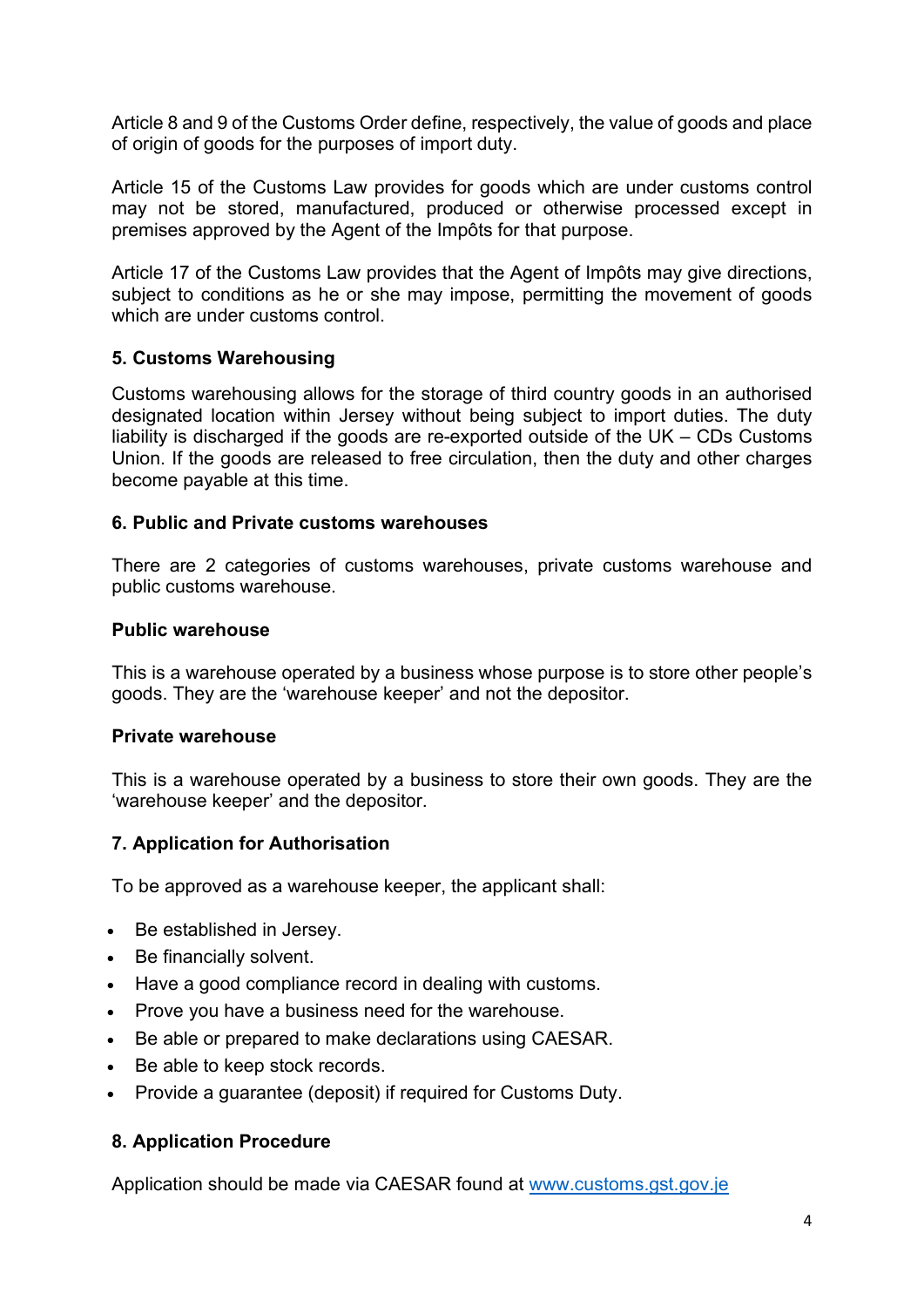Only electronic applications can be accepted. Where authorisations & reliefs are granted the Agent of the Impôts will only accept an application if all the relevant information is present. There is a 30-day period for acceptance of the application during which time all the information required to make a decision must be submitted.

Prior contact can be made to:

Customs and Immigration Service, Goods Control

Tel: 01534 448000

Email – rgc@gov.je

# 9. Processing of the application

Once the application has been accepted it will be referred to Agent of the Impôts for review. Goods Control will examine the premises, the accounting procedures, the stock control systems and security issues, to ensure that all conditions are fulfilled by anyone availing of customs warehousing.

The Agent of the Impôts has 60 days in which to make a decision on the application once it has been formally accepted. It may be necessary to extend this 60-day period if it is found that further information is required.

The trader must meet the following conditions:

- Demonstrate there is an economic need for customs warehousing.
- The warehouse is to be used primarily for the storage of goods.
- A verifiable and accurate stock control and accounting system is in place.
- Any usual forms of handling which is intended to be carried out is clearly set out in the records.
- Official supervision and checks can be affected without the need for an administrative system which is out of proportion to the economic needs involved.
- The trader can fulfil the obligations that arise from the storage of goods covered by the customs warehousing procedure and of complying with the conditions of approval governing the Authorisation.
- The intended premises are suitable regarding security, access arrangements, health and safety and storage facilities.
- If the trader includes goods which may present a danger or are likely to spoil other goods or require special storage facilities, the premises must be equipped to receive such goods.

## 10. Economic Need

The trader must provide sufficient evidence of economic need at the time of application and this evidence must be assessed as to the necessity for customs warehousing facilities. An example of evidence of economic need may be contractual arrangements between the applicant and their customers or potential customers.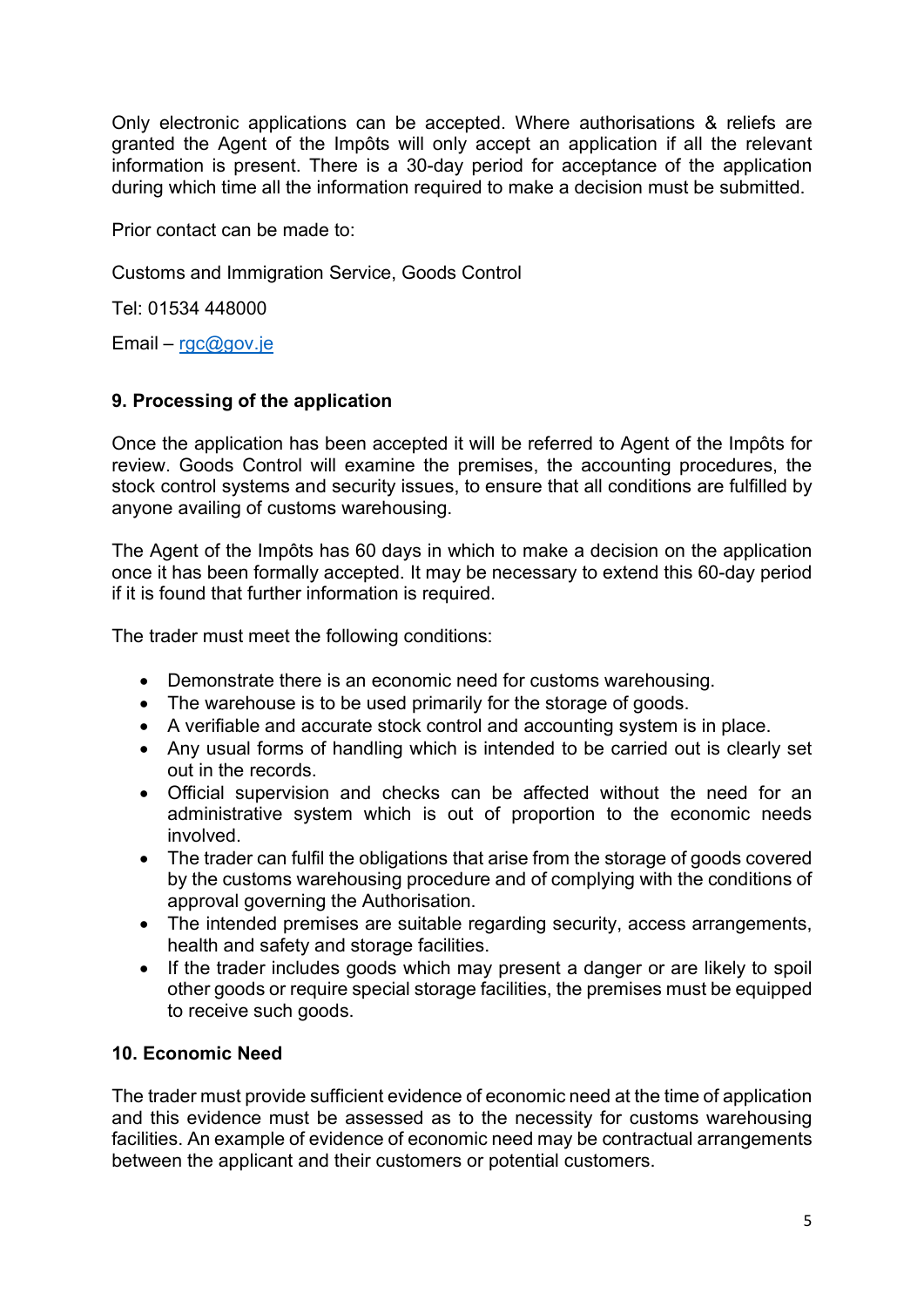The following is the criteria for establishing economic need:

- An application for **public** warehousing must include evidence of public demand for general warehousing facilities. This should include details of the expected volume of business e.g. the anticipated number of traders, number of transactions, amount of customs liability at any one time and the degree of openness or availability of the warehousing facilities to the public.
- An application for **private** warehousing must include evidence of the necessity for the trader to have storage facilities for imported goods. As a rule, an economic need can be said to exist for a private warehouse where commercial operations necessitate the storage of goods (for example, awaiting entry into Inward Processing). Supporting evidence should indicate the operational necessity for storage, stock levels, frequency of usage, nature of business and any further information necessary to aid assessment.

## 11. Guarantee

A guarantee is required if the customs duty (excluding Excise and GST) liability exceeds £10,000 in any given month. If required, the guarantee must be in place before a customs warehouse authorisation can be granted. A guarantee must be provided in the form of a bank guarantee. The trader may qualify for a waiver if they can fulfil the following conditions:

- Show an appropriate record of compliance with customs requirements.
- Show a satisfactory system of managing commercial and where appropriate, transport records, which allows appropriate customs controls.
- Demonstrate, where appropriate, proven financial solvency and have practical standards of competence, or professional qualifications directly related to the activity carried out.

## 12. Goods that can to be stored in a customs warehouse

The following goods can be stored in a customs warehouse:

- Third Country goods liable to customs duty.
- Equivalent goods not under the warehouse procedure.

#### 13. Goods that cannot be stored in a customs warehouse

The following goods cannot be stored in a customs warehouse:

- Meat, meat products and other goods subject to veterinary checks unless the necessary import licence and, or health certificate have been presented and veterinary checks have been completed at the frontier.
- Third Country goods subject to prohibitions or restrictions unless the necessary supporting documentation such as an import licence has been presented.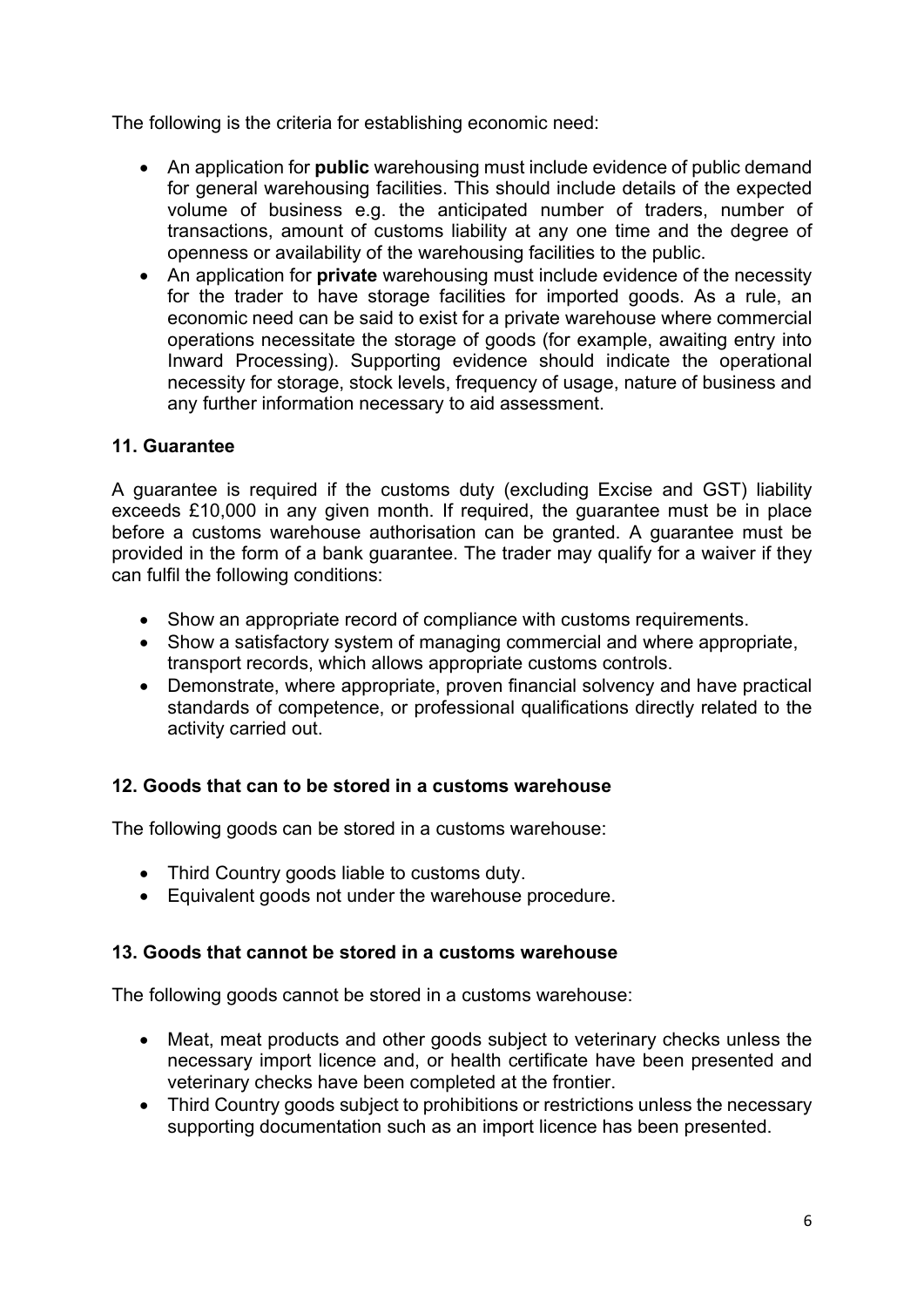Goods liable to excise duties unless the customs warehouse is also authorised as an excise warehouse, or the excise duty is paid before the goods are entered into the customs warehouse.

# 14. Length of time goods can be stored

Generally, there is no limit on the length of time that goods can be stored in a customs warehouse.

## 15. Can goods be retailed in a Customs warehouse?

Retail sales cannot take place in a customs warehouse unless goods are retailed in any of the following situations:

- With relief from import duty to travellers to or from countries or territories outside the UK – CDs Customs Union (e.g. from duty free shops at airports).
- With relief from import duty under diplomatic or consular arrangements.
- to members of international organisations.
- with relief from import duty to NATO forces.
- remotely, including via the Internet where the goods are picked and dispatched to order.

#### 16. Authorisation

Goods Control will issue the authorisation to the applicant.

#### When does an Authorisation become effective?

An Authorisation will take effect on the date of issue, or on any later date specified in the Authorisation. Customs Warehouse Authorisations cannot be issued retrospectively.

## Period of validity

There is no limit to the period of validity for a customs warehouse authorisation.

#### 17. Entry of goods to the procedure

Goods can be entered into the customs warehouse procedure by direct import, by transfer from another warehouse, or by transfer from another special procedure.

A customs declaration is mandatory when entering goods to the customs warehousing procedure. The authorisation holder must:

 Enter details of the goods in the stock records on their arrival at the customs warehouse.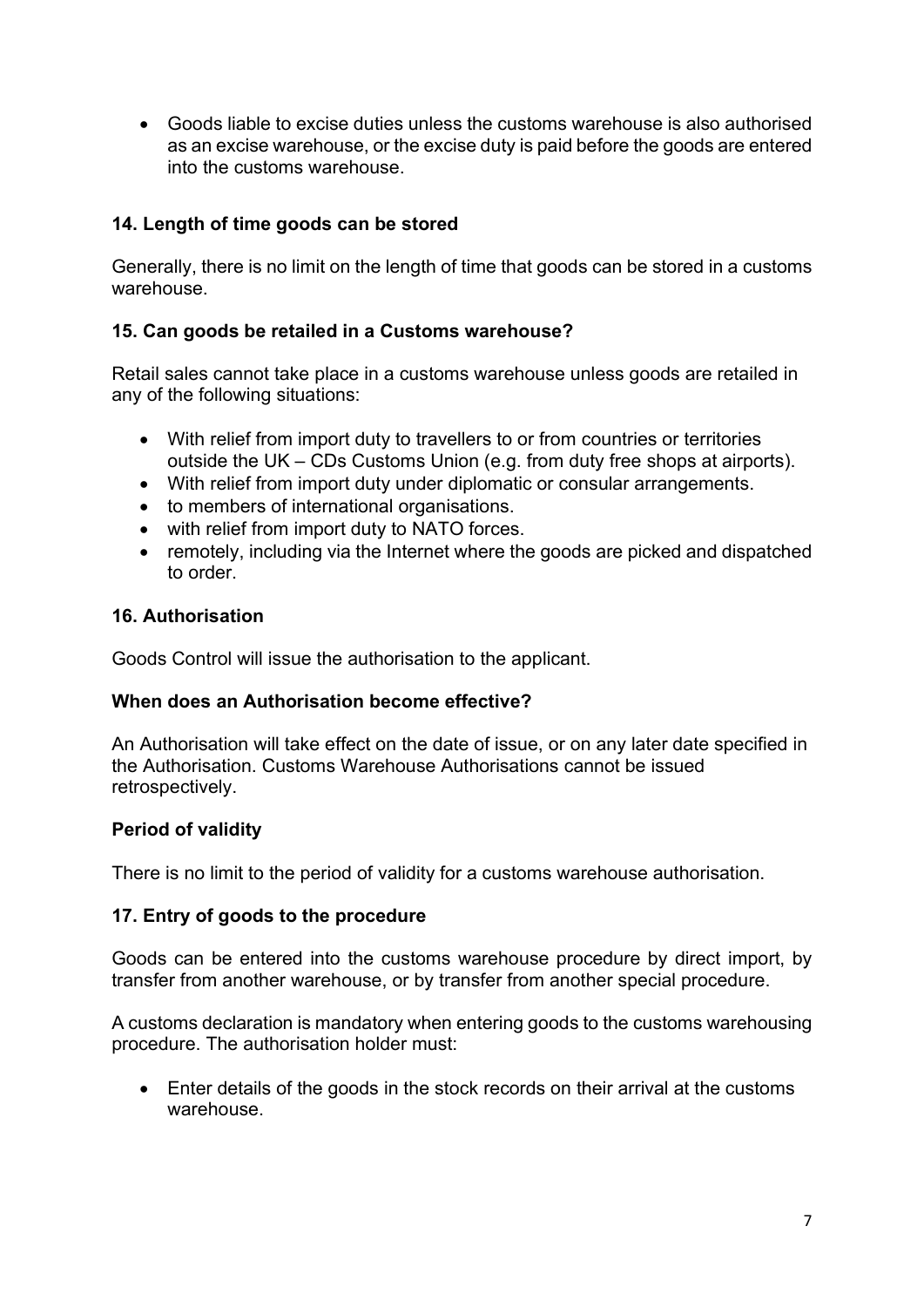### 18. Discharging goods from the customs warehouse procedure

Goods may be discharged by any of the following:

- Release for free circulation.
- Re-export outside the UK CDs Customs Union.
- Entry to another special procedure within Jersey.

A customs declaration is required to remove the goods or declare them to another procedure.

#### 19. Releasing for free circulation

A customs declaration is mandatory when releasing goods from the warehouse to free circulation.

The authorisation holder must:

- Present the declaration and any other appropriate documents required by the Agent of the Impôts.
- Pay any customs duty and charges a deferred payment arrangement may be entered into.
- Record details of the discharge, including details of the declaration (number and date) etc. in the stock records.

#### 20. Simplifications

An authorisation for warehouse procedure allows for standard entry and discharge of the procedure only. The use of Simplified Procedures must be covered by a separate authorisation.

#### 21. How is the duty calculated

The amount of duty on goods released for free circulation is based on the transaction value of the goods when sold for export to Jersey. Where the goods are not sold prior to being brought into Jersey but are sold while in a warehouse the transaction value will be determined on the basis of that sale.

If the goods have incurred warehousing, preservation or handling costs while in the customs warehouse these costs may be deducted provided, they are shown separately from the price actually paid or payable for the goods and are clearly reflected in the trader's accounts. Where the above costs are deducted, the value of warehoused goods on entry for free circulation should not be less than the declared value on original entry into the warehouse.

#### 22. Goods to be re-exported

An export declaration must be completed in respect of goods being re-exported which were previously entered for the customs warehousing arrangements.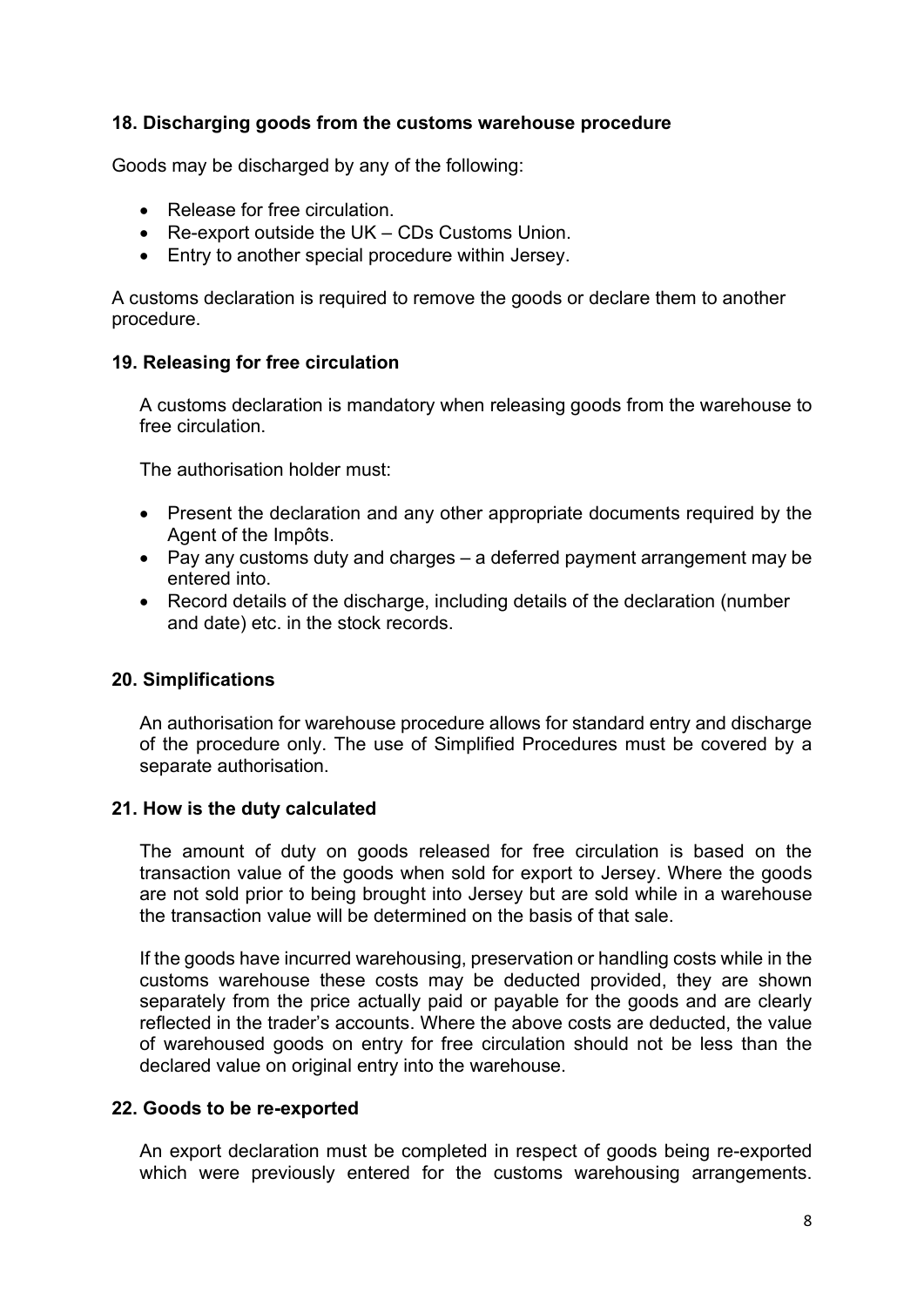Evidence that the goods have left Jersey must to be kept by the holder of the authorisation.

In the case of goods which were originally under the Inward Processing procedure and are now under warehousing the re-export declaration must refer to the IP declaration.

## 23. Discharge of goods to another procedure other than to free circulation

For a discharge to any procedure (other than to free circulation) the following is required:

- Presentation of a customs declaration and other appropriate documents to the Agent of the Impôts.
- Details of the discharge including details of the declaration (entry number and date) must be recorded by the trader in the stock records.
- Details of entry to the subsequent procedure (e.g. Inward Processing).

# 24. Accounting for losses

Customs duty must be collected on losses caused by events outside the control of a trader or on goods stolen from the customs warehouse.

### 25. Stock records the trader must maintain

The trader must maintain stock records as follows:

- Details from all customs declarations entering goods to the customs warehouse.
- Details from all customs declarations discharging goods out of the customs warehouse to any other customs procedure.
- (If approved) details of transfers in and out on based on commercial documentation.
- The date and reference particulars of any other documents relating to the entry and discharge of goods from the customs warehouse.
- Types of usual forms of handling carried out.
- Where goods are to undergo usual forms of handling in the customs warehouse, separate accounts must be held on the cost of such handling.
- Information enabling the goods to be monitored, including their location within the customs warehouse premises and particulars of any transfer.
- Commercial or technical descriptions necessary to identify the goods.
- Details of movements, temporary removals.
- Details of common storage.
- Details of use of equivalent goods.
- Details of any goods entered to other economic procedures within the customs warehouse.

The stock records must give a complete history of the goods from the time of their entry to and discharge from the customs warehouse.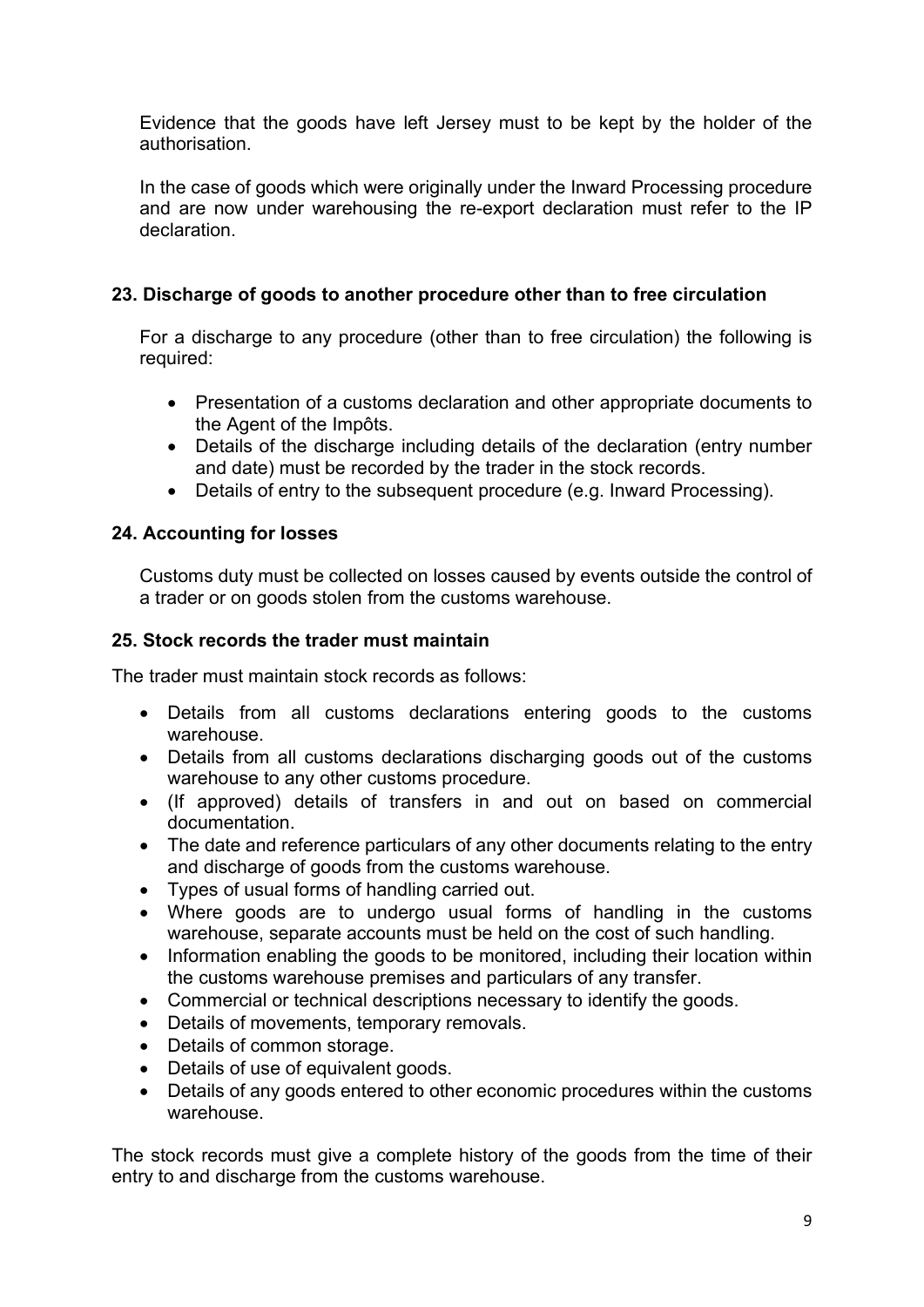### 26. Normal commercial stock records

If the normal stock records maintained by the customs warehouse contain all of the requirements mentioned above, the trader will be approved to use them for the purpose of customs warehouse control.

#### 27. Stock returns

Stock returns must be submitted by the trader to the Agent of the Impôts every 100 days. The minimum stock detail required is as follows:

- Opening stock by commodity code.
- Details of all entries into the customs warehouse on declarations and, or commercial documentation.

These details should include:

- Date of entry into the customs warehouse.
- Customs declaration number and date.
- (If approved), details of transfers using commercial documentation.
- Quantity and description.
- Commodity code.
- Details of all discharges from the customs warehouse:

These details should include:

- Date of discharge from customs warehousing.
- Customs declaration number and date relating to the discharge.
- (if approved), details of transfers using commercial documentation.
- T1 Full Transit number if relevant.
- Quantity and description.
- Commodity code.
- If authorised, details of all temporary removals from the customs warehouse.
- Details of all goods transferred to another customs warehouse.
- Closing stock by commodity code, description and quantity.
- Details of stock segregation if used.
- Details of equivalent goods if used.
- The details required in the stock return should be agreed with the trader before the Authorisation is issued and should be set out in the conditions attached to the Authorisation.
- The trader should demonstrate that they can produce the required return.

#### 28. Signing of stock returns

The stock return must be certified as being true and complete by the trader or their nominated representative.

The certificate should be in the following format: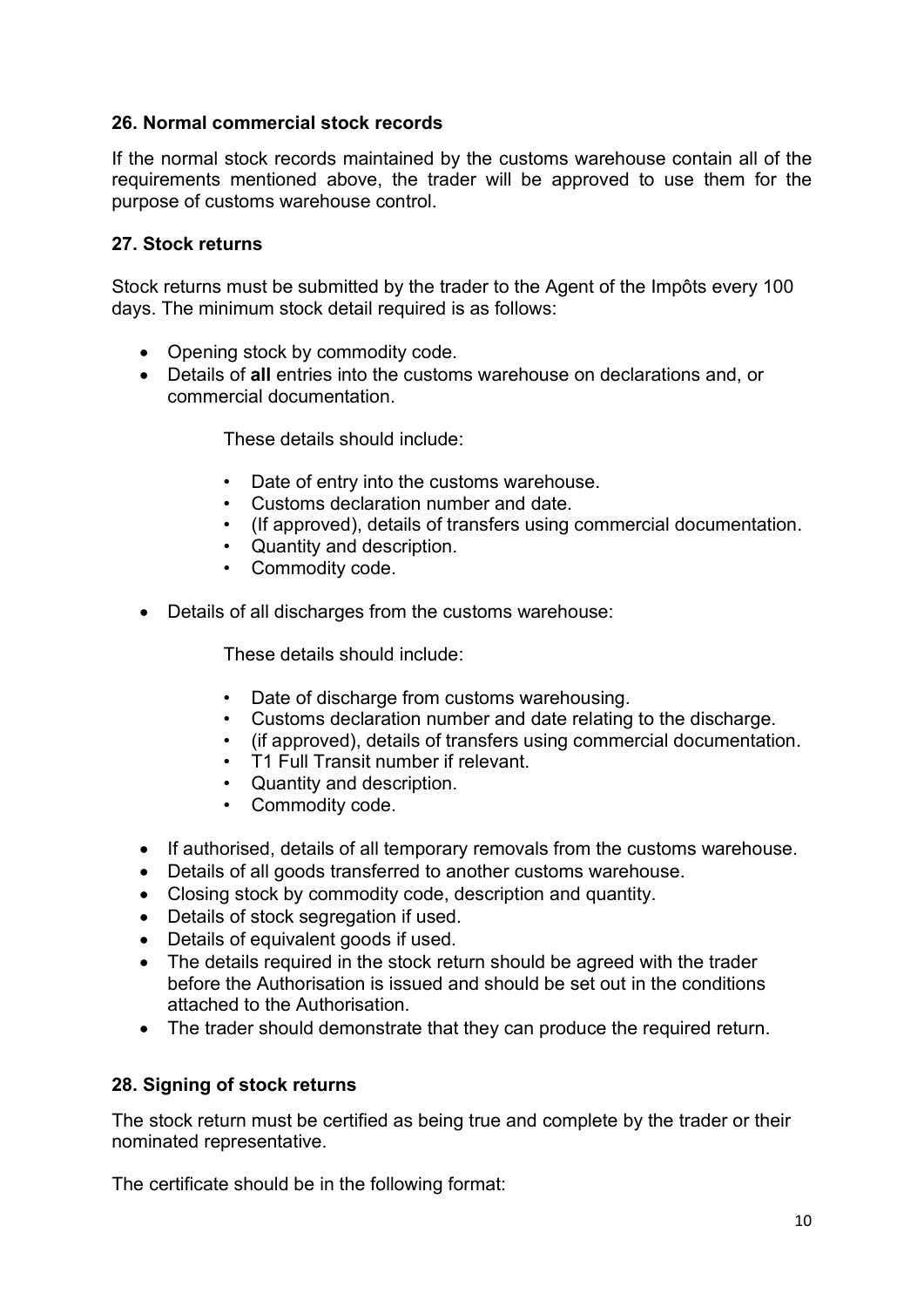I………………………….being authorised on behalf of ……………………… declare that the information contained in the attached report, consisting of ( ) pages, dated………………………………and titled is true and complete and represents the actual stock in the warehouse.

## 29. Stock returns not received

If the stock return is not received by the due date the trader should be requested to submit it immediately. On receipt of the stock return the Agent of the Impôts will:

- Confirm that the return is certified by the trader or their nominee.
- Confirm that the opening stock balances agrees with closing balances at the end of the previous period.
- Confirm that discharges from the customs warehouse shown on the return agree with total releases in the customs declaration.
- (If it was approved), confirm the method agreed, and set down in the conditions, for entering transfers in and out on commercial documentation is being adhered to.
- Examine returns for deviations from the normal pattern of activity at the customs warehouse.
- Compare the summary details contained in the return against CAESAR records.
- Seek immediate explanation for any discrepancy.
- File copy for future reference.
- Where necessary confirm the physical presence of the goods.

If any discrepancies are discovered in the return the trader should be requested to provide clarification at the earliest opportunity and appropriate measures should be taken to regularise matters. If necessary, a visit to the customs warehouse to compare the stock returns with the actual stock records should be arranged.

## 30. Temporary removal of goods from a customs warehouse

Temporary removal must be authorised by the Agent of the Impôts and the conditions for such removal set down in the warehouse authorisation. If the trader wishes to temporarily remove goods after the authorisation is in place, they must contact Goods Control to amend their authorisation in advance of any removals. The goods can only be removed to undertake any of the usual forms of handling and cannot be removed to a private premise not under customs control. In all cases the goods must be returned to the same customs warehouse from which they were temporarily removed. These goods will always remain under the warehouse procedure and any liability that might arise during this time will be the responsibility of the holder of the warehouse authorisation. Removal for shows/exhibitions etc is not allowed.

## 31. Movement of customs warehouse goods

Movement of goods under the warehousing procedure may take place without customs formalities: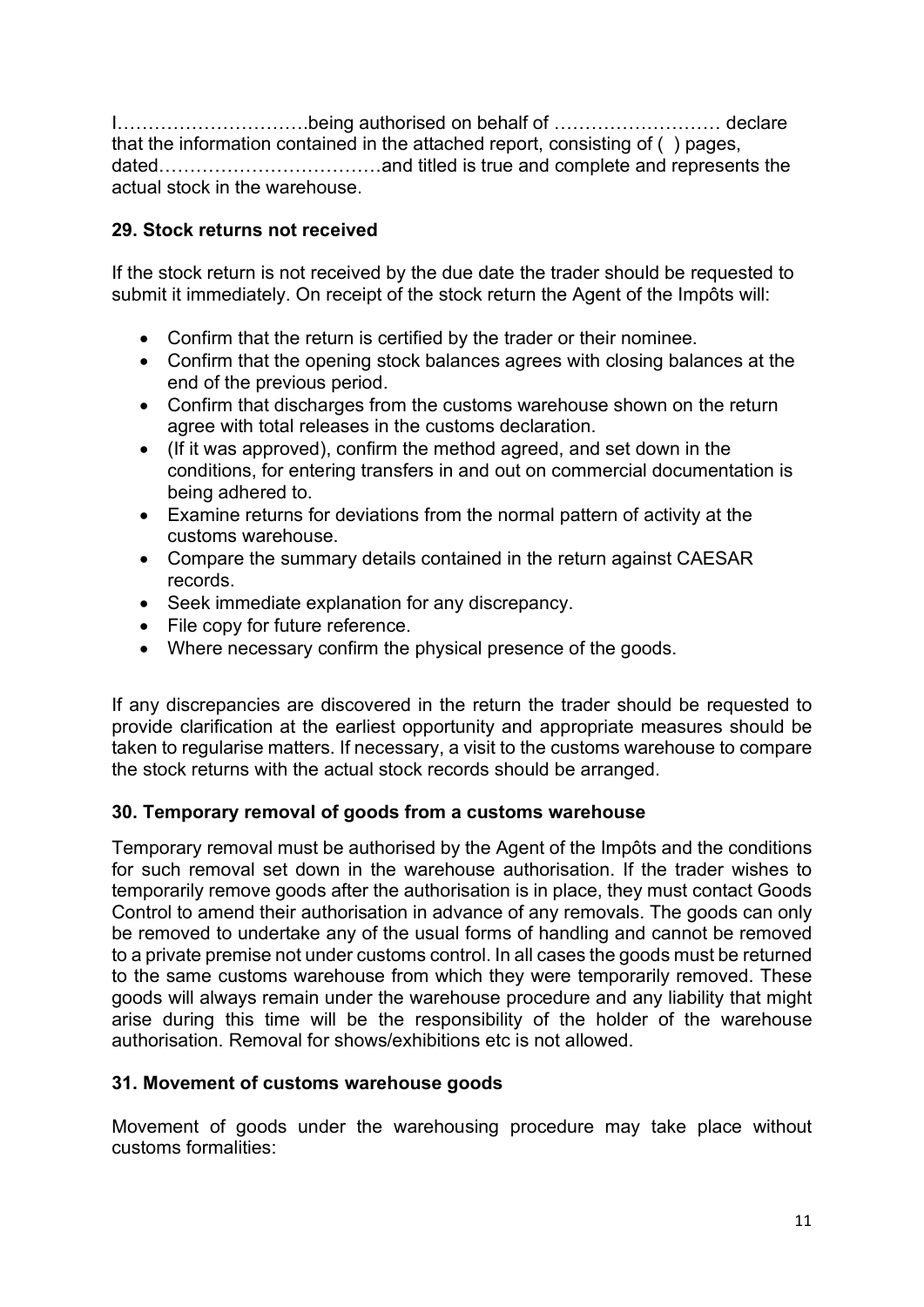a. Between different storage facilities designated in the same authorisation;

**b.** from the customs office of arrival to the storage facilities;

c. from the storage facilities to the customs office of exit or any customs office indicated in the authorisation empowered to release goods to a subsequent customs procedure or to receive the re-export declaration for the purposes of discharging the special procedures.

The warehouse records must always show the location of the goods and all information about the movement.

### 32. Handling of goods in a customs warehouse

### Usual forms of handling

While the main purpose of the customs warehousing procedure is storage, minor handling operations (known as usual forms of handling) may be allowed while the goods remain under the procedure. The list of usual forms of handling allowed under the Customs Warehousing procedure is provided on the UK Government website.

Where a trader intends to carry out usual forms of handling on a regular basis the authorisation must state the forms of handling approved.

### Inward Processing (IP) and Authorised-Use

Where an economic need exists and revenue supervision is not adversely affected, goods on the premises of a customs warehouse may undergo more complex processing operations. The goods must first be discharged to IP or authorised-use. When finished, the goods may then be returned to the customs warehousing procedure. If a trader wishes to discharge goods to IP or authorised-use, they must be authorised in advance for the use of that procedure.

#### 33. Common storage of goods in a customs warehouse

Where an economic need exists, UK – CDs Customs Union and third country goods may be stored in a customs warehouse. The authorisation holder must ensure that it is always possible to identify and distinguish the status of such goods. Common storage must not be allowed to affect the operation of the customs warehouse arrangements. While UK – CDs Customs Union goods are not subject to the customs warehousing arrangements the trader may be requested to enter certain details in the stock records if it is considered necessary. Where it is always impossible to identify each type of goods, the authorisation shall allow accounting segregation to be carried out regarding each type of goods, customs status and, where appropriate, origin of the goods.

## 34. Equivalent goods

Equivalent goods shall consist of UK – CDs Customs Union goods which are stored instead of the goods placed under the warehousing procedure. They shall have the same eight-digit CN code, the same commercial quality and the same technical characteristics as the goods which they are replacing. Equivalence can be authorised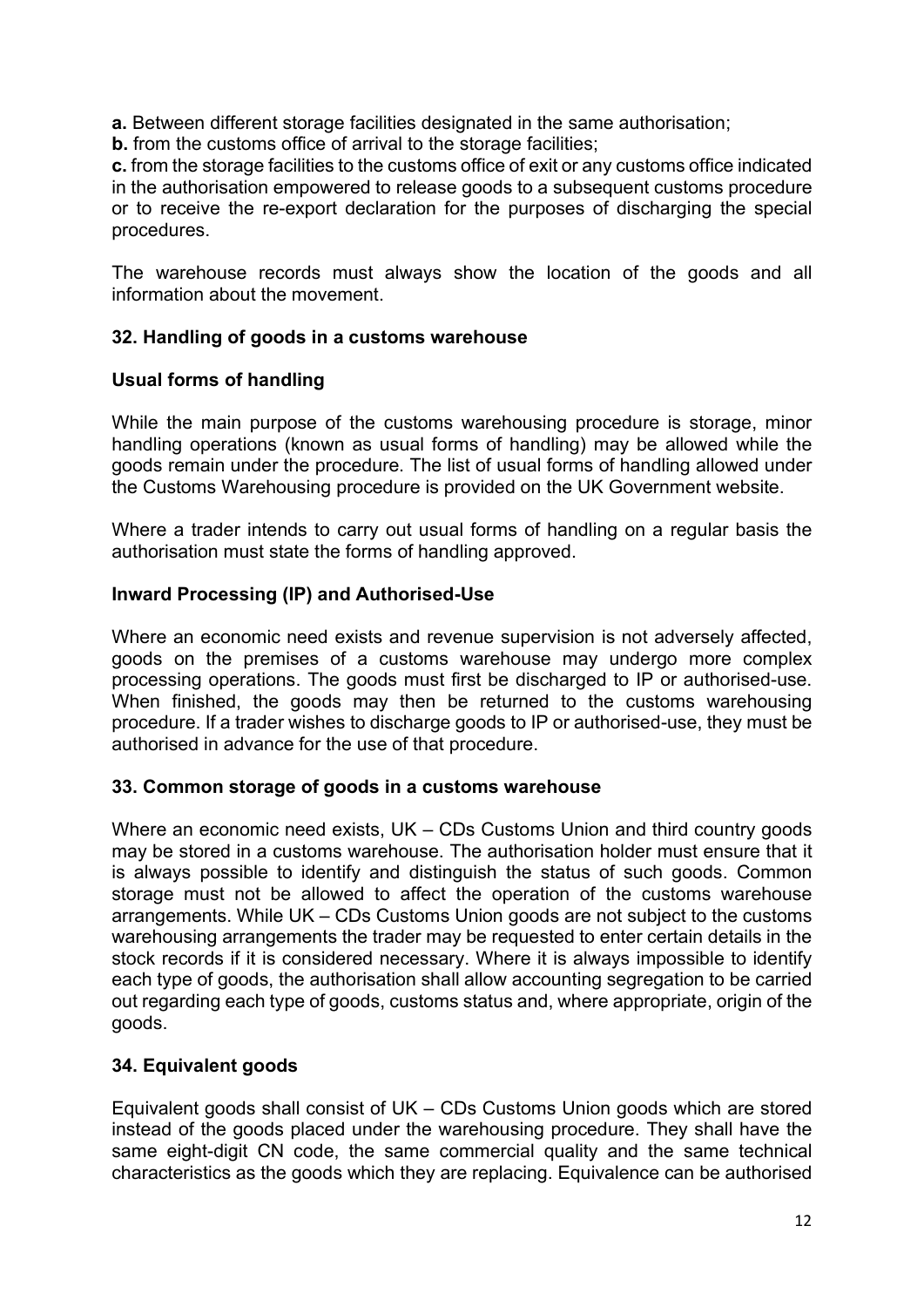on the condition that the proper conduct of the procedure, in regards customs supervision, is ensured.

### 35. Restrictions to the use of equivalence

The use of equivalent goods shall not be authorised:

- Where third country goods would be subject to a provisional or definitive antidumping, countervailing, safeguard duty or an additional duty resulting from a suspension of concessions if they were declared for release for free circulation.
- For goods or products that have been genetically modified or contain elements that have undergone genetic modification.
- Where it would lead to an unjustified import duty advantage.
- The use of equivalent goods is not permitted for goods which are sensitive goods for outward processing as provided on the UK Government website.

#### 36. 'Non-tariff trade policy measures''

Where non-tariff trade policy measures apply to:

(a) the release of goods for free circulation; the measures do not apply when the goods are entered to the customs warehousing procedure but will apply at discharge from the warehouse.

(b) the introduction of goods into the UK – CDs Customs Union; the measure will apply as soon as the goods are entered to the customs warehousing procedure;

(c) the export of goods; the measures will apply when the goods are exported from the customs union after being discharged from the customs warehousing procedure.